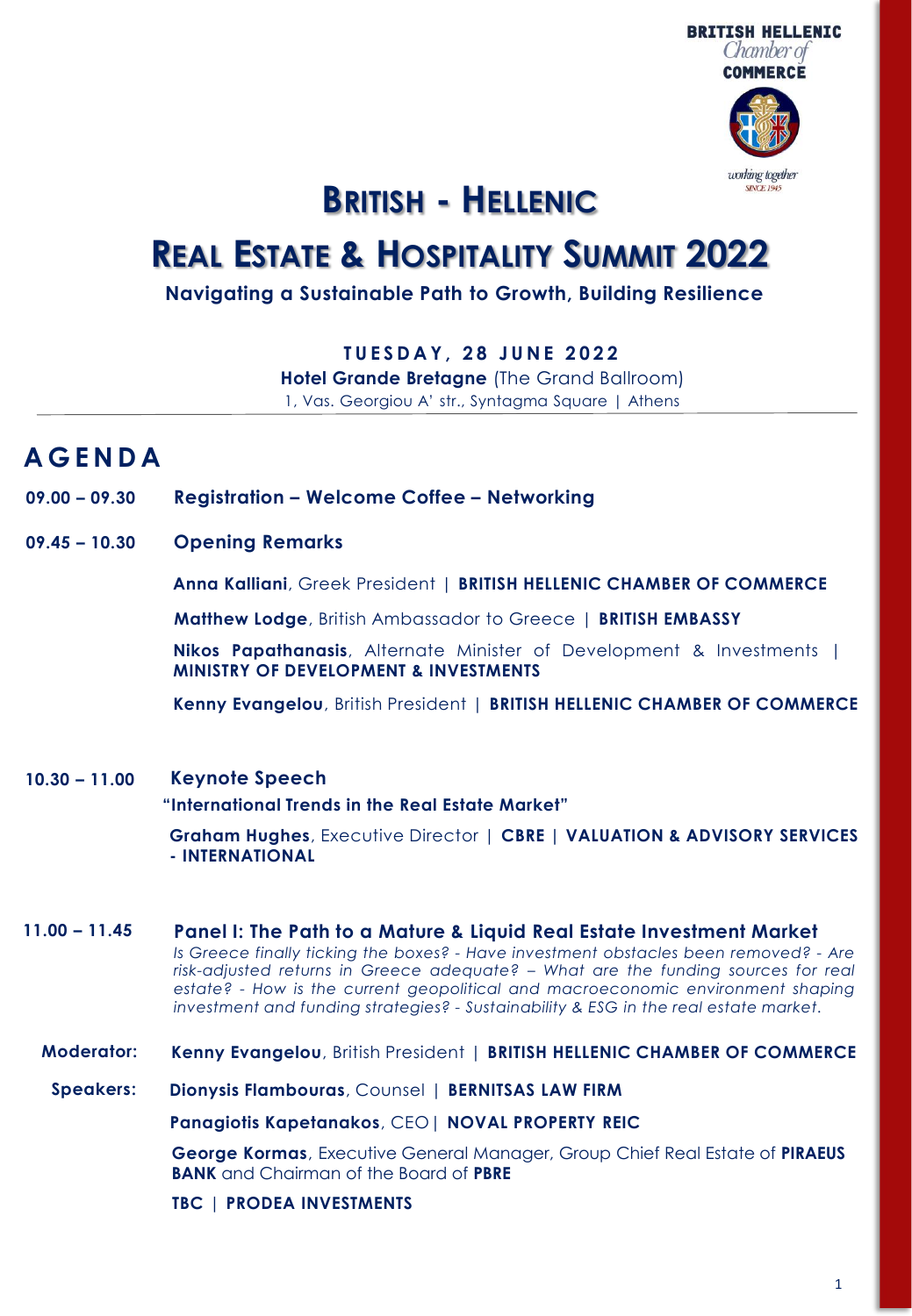#### **11.45 – 12.05 Coffee Break - Networking**

#### **Panel II: Investing in asset-backed NPLs as a catalyst for the Real Estate Market 12.05 – 12.30**

*Unlocking assets for exploitation or creating over-supply? – What are the solutions for the secondary quality assets?*

**Moderator: Athanasia Tsene**, Partner | **BERNITSAS LAW FIRM**

#### **Speakers: Theodoros Athanasopoulos**, CEO| **CEPAL HELLAS FINANCIAL SERVICES S.A.**

**Alexandros Kolokythas**, Senior Director Commercial Restructuring Solutions| **INTRUM HELLAS**

## **12.30 – 14.00 Panel III: The Trends shaping Hospitality & Tourism Growth in Greece**

## **Part A: New Horizon for Hospitality & Tourism**

*Hospitality Industry transformation from 2020; post pandemic transition and future trends - Transformation of Greek tourism brand - Redefining Luxury / Lifestyle / Wellness / Experience-based tourism – How competitive is Greece ? - Streamlining the guest experience - Importance of UK tourism to Greece - Proactive work focus for future success - Tourism and education; suggestions to solve staff shortages.*

## **Part B: The Landscape of Investing in Greek Hospitality Assets**

*Redefine the evolving landscape of the Greek Hotels/ Resort Investment opportunities - Who is investing? - What are they investing in? - Integrated resorts & branded residences; partnerships with International Hotel Brands – What about valuations? - How competitive is Greece in the international arena? Sustainable growth models - Risk management in a challenging environment.*

#### **Moderator: Afroditi Arvaniti**, Board Member **| BRITISH HELLENIC CHAMBER OF COMMERCE,**  Group Director of Operations | **DOMES RESORTS & RESERVES**

### **Speakers: Dr George Spanos**, Vice President/CEO | **DOMES RESORTS & RESERVES**

**Marc Miquel,** Senior Asset Manager | **HOTEL INVESTMENT PARTNERS (HIP)**

**Nikos Hadjos**, Founder & Managing Director | **HOTELLECT – HOTEL INVESTMENT ADVISORY**

**Lambis Pahiyiannakis**, Acquisition Director | **Sani/Ikos GROUP**

**TBC**| **WATSON FARLEY & WILLIAMS**

#### **Buffet Lunch – Networking 14.00 – 15.00**

## **15.00 – 15.15 In Conversation:**

**Kimon Tsakiris**, Partner **| KYRIAKIDES GEORGOPOULOS LAW FIRM**

## **"The Road to a Successful Deal Closing"**

**Chair: Anna Kalliani**, Greek President | **BRITISH HELLENIC CHAMBER OF COMMERCE**